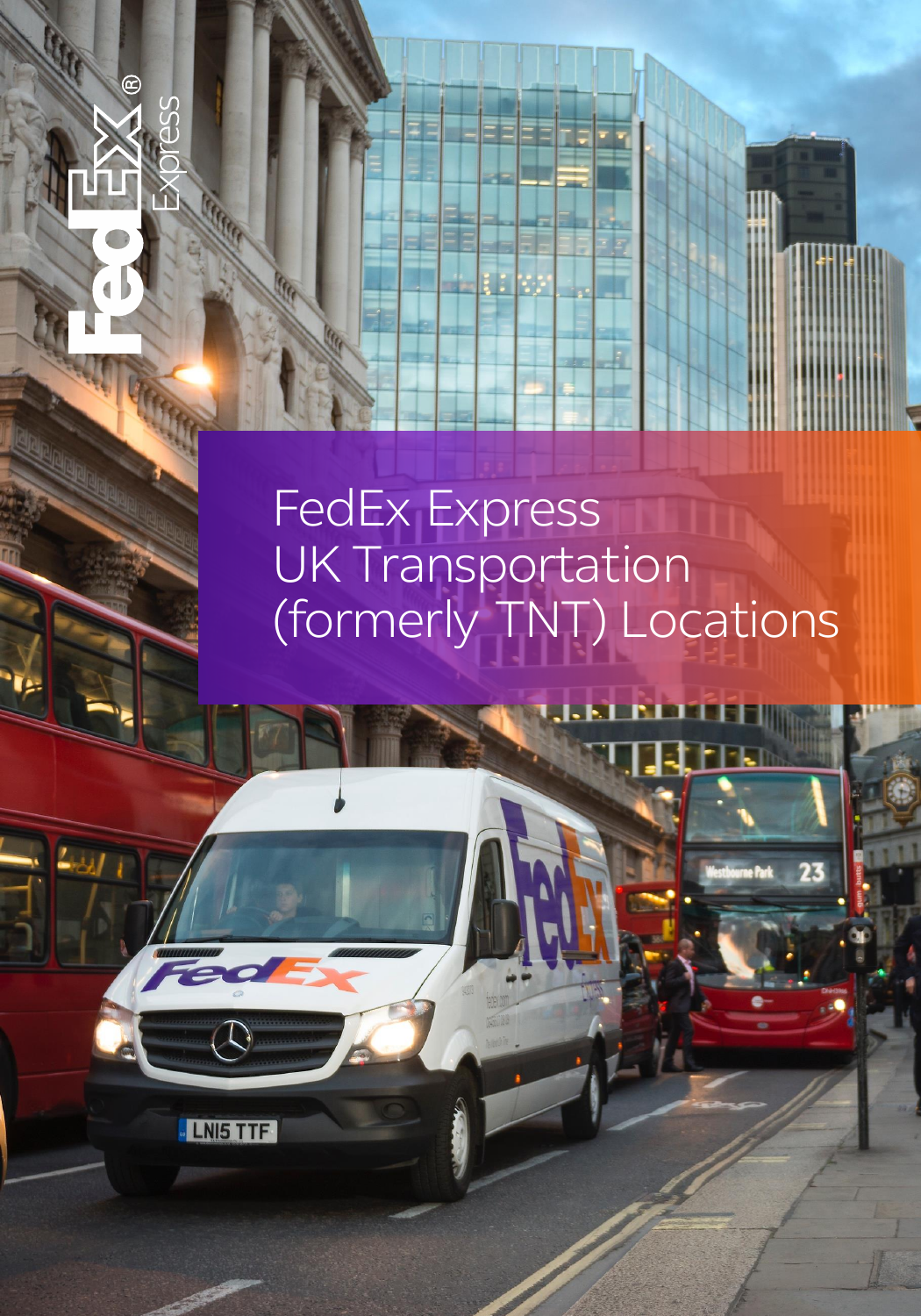

| <b>FedEx Express</b><br><b>UK Transportation</b><br>stations | Location                                                                                            | Opening hours                          |
|--------------------------------------------------------------|-----------------------------------------------------------------------------------------------------|----------------------------------------|
| Aberdeen                                                     | Unit 1, Aberdeen One Logistics Park, Crawpeel Road, Altens<br>Industrial Estate, Aberdeen, AB12 3LG | 09:00-19:00 Mon-Fri<br>09:00-12:00 Sat |
| Alton                                                        | Plot 3 Caker Stream Road, Mill Lane Industrial Estate, Alton,<br>Hampshire, GU34 2QA                | 09:00-19:00 Mon-Fri<br>09:00-12:00 Sat |
| Atherstone                                                   | Abeles Way, Holly Lane Industrial Estate, Atherstone,<br>CV92RY                                     | 09:00-19:00 Mon-Fri<br>09:00-12:00 Sat |
| Aylesford                                                    | Unit A, St Michaels Close, Maidstone, Kent, ME20 7BU                                                | 09:00-19:00 Mon-Fri<br>09:00-12:00 Sat |
| <b>Barking</b>                                               | 2 Thames Road, Barking, Essex, IG11 OHZ                                                             | 09:00-19:00 Mon-Fri<br>09:00-12:00 Sat |
| <b>Basildon</b>                                              | Hovefields Avenue, Burnt Mills Ind Est, Basildon, Essex,<br><b>SS13 1EB</b>                         | 09:00-19:00 Mon-Fri<br>09:00-12:00 Sat |
| <b>Beckton</b>                                               | 1B Whitings Way, London Industrial Park, London, E6 6LR                                             | 09:00-19:00 Mon-Fri<br>09:00-12:00 Sat |
| <b>Belfast</b>                                               | 14 Belfast Road, Nutts Corner, Crumlin, Co Antrim, BT29 4TQ                                         | 09:00-19:00 Mon-Fri<br>09:00-12:00 Sat |
| <b>Birmingham</b>                                            | Unit 8 The Hub, Nobel Way, Witton, Birmingham, B6 7EU                                               | 09:00-19:00 Mon-Fri<br>09:00-12:00 Sat |
| <b>Bradford</b>                                              | Cross Lane, Birkenshaw, Bradford, BD11 2BZ                                                          | 09:00-19:00 Mon-Fri<br>09:00-12:00 Sat |
| <b>Bristol</b>                                               | 15 Lysander Road, Cribbs Causeway, Bristol, Avon, BS10 7UB                                          | 09:00-19:00 Mon-Fri<br>09:00-12:00 Sat |
| <b>Bristol</b>                                               | Woodward Avenue, Westerleigh Business Park, Yate, Bristol<br><b>BS375YS</b>                         | 09:00-19:00 Mon-Fri<br>09:00-12:00 Sat |
| <b>Byfleet</b>                                               | Abbot Close, Byfleet, KT14 7JT                                                                      | 09:00-19:00 Mon-Fri<br>09:00-12:00 Sat |
| Camberley                                                    | 3 Watchmoor Point, Watchmoor Road, Camberley, Surrey,<br><b>GU15 3AD</b>                            | 09:00-19:00 Mon-Fri<br>09:00-12:00 Sat |

For help and support:

Visit: https://www.tnt.com/express/en\_gb/site/support.html And chat with our support team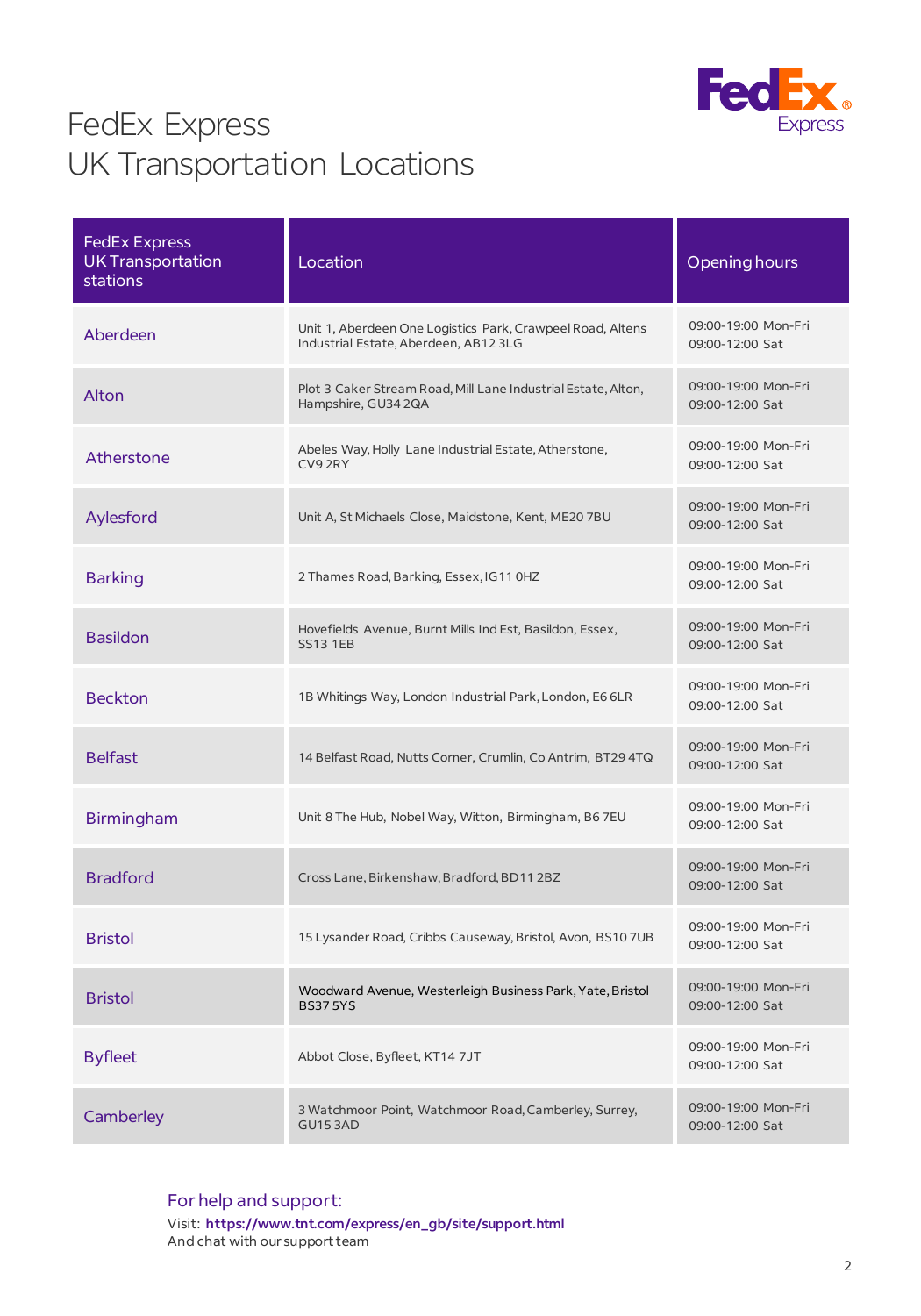

| <b>FedEx Express</b><br><b>UK Transportation</b><br>stations | Location                                                                                | Opening hours                          |
|--------------------------------------------------------------|-----------------------------------------------------------------------------------------|----------------------------------------|
| Cannock                                                      | Unit 20 Zone 3, Burntwood Business Park, Staffordshire,<br>WS73FX                       | 09:00-19:00 Mon-Fri<br>09:00-12:00 Sat |
| Chelmsford                                                   | Unit 10, Baynes Place, Waterhouse Business Park, Chelmsford,<br>Essex, CM1 2QX          | 09:00-19:00 Mon-Fri<br>09:00-12:00 Sat |
| Crawley                                                      | Unit 9, Newton Road, Manor Royal Industrial Estate,<br>Crawley, RH10 9TN                | 09:00-19:00 Mon-Fri<br>09:00-12:00 Sat |
| Crayford                                                     | Unit 1, 20 Kennet Road, Dartford, London DA1 4QN                                        | 09:00-19:00 Mon-Fri<br>09:00-12:00 Sat |
| Croydon                                                      | Jessop's Way, Beddington Lane, Croydon, Surrey, CR0 4TS                                 | 09:00-19:00 Mon-Fri<br>09:00-12:00 Sat |
| <b>Deeside</b>                                               | Plot 11, Fourth Avenue, Deeside Industrial Park, Deeside,<br>Flintshire CH5 2NR         | 09:00-19:00 Mon-Fri<br>09:00-12:00 Sat |
| Durham                                                       | Rainton Bridge Ind Estate, Mercantile Road,<br>Houghton-le-Spring, Tyne & Wear, DH4 5PH | 09:00-19:00 Mon-Fri<br>09:00-12:00 Sat |
| Edinburgh                                                    | 171 Turnhouse Road, Edinburgh, EH12 0AL                                                 | 09:00-19:00 Mon-Fri<br>09:00-12:00 Sat |
| Enfield                                                      | Bilton Way, Enfield, Middlesex, EN3 7ER                                                 | 09:00-19:00 Mon-Fri<br>09:00-12:00 Sat |
| Exeter                                                       | Lodge Trading Estate, Broadclyst Station, Exeter,<br>Devon, EX5 3DY                     | 09:00-19:00 Mon-Fri<br>09:00-12:00 Sat |
| <b>Exeter</b>                                                | Unit 23 Greendale Business Park, Woodbury, Exeter,<br>Devon, EX5 1EW                    | 09:00-19:00 Mon-Fri<br>09:00-12:00 Sat |
| Glasgow-Bellshill                                            | James Street, Righead Industrial Estate, Bellshill,<br>Lanarkshire, ML4 3LU             | 09:00-19:00 Mon-Fri<br>09:00-12:00 Sat |
| Glasgow-Paisley                                              | West Avenue, Linwood, Nr. Paisley, Glasgow, PA1 2FB                                     | 09:00-19:00 Mon-Fri<br>09:00-12:00 Sat |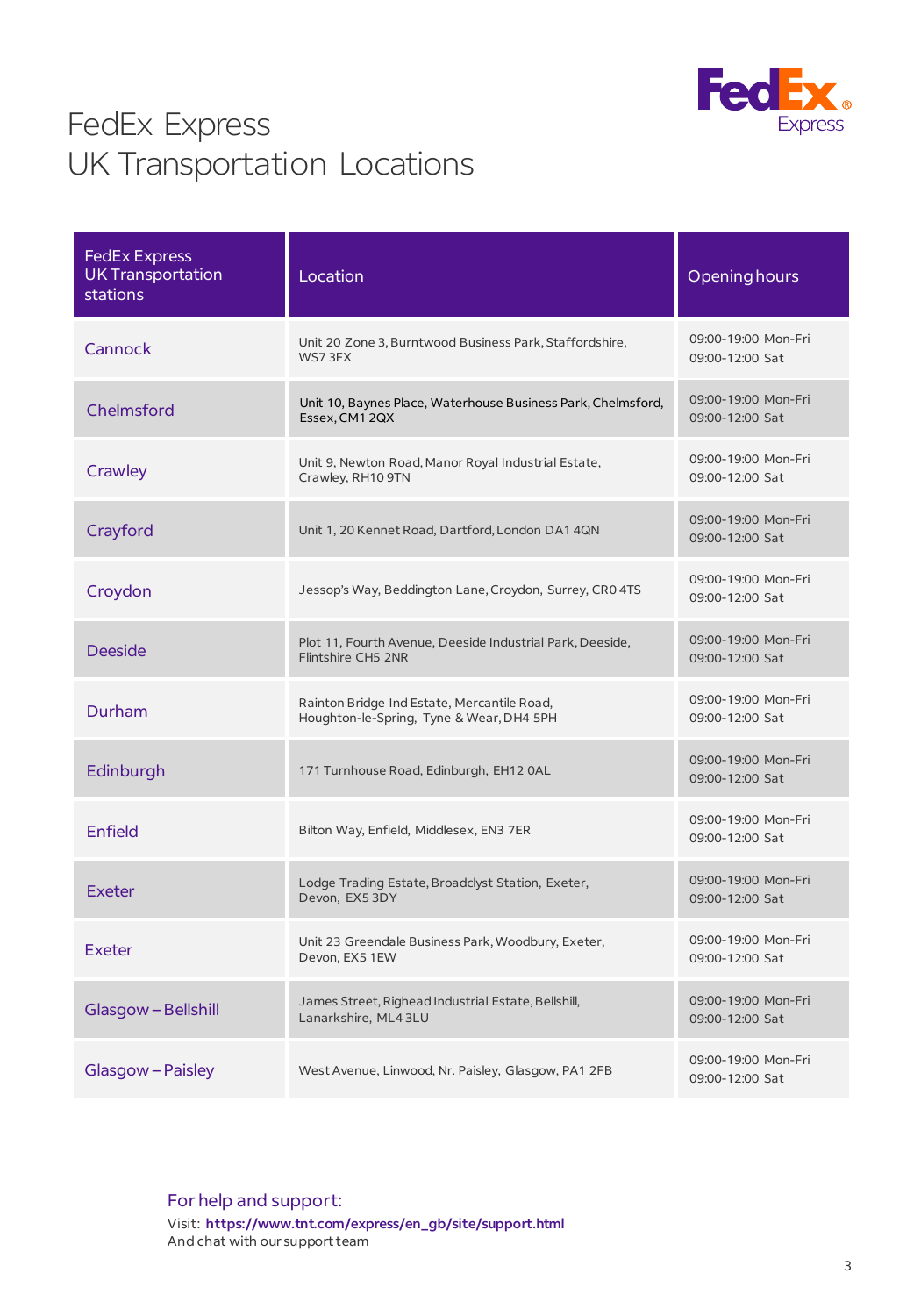

| <b>FedEx Express</b><br><b>UK Transportation</b><br>stations | Location                                                                                                     | Opening hours                          |
|--------------------------------------------------------------|--------------------------------------------------------------------------------------------------------------|----------------------------------------|
| Gretna                                                       | Gretna Industrial Estate, Old Glasgow Road, Gretna,<br>Cumbria, DG165JN                                      | 09:00-19:00 Mon-Fri<br>09:00-12:00 Sat |
| Guernsey                                                     | TNT c/o Ferryspeed (Guernsey) Ltd t/a Channel Express,<br>Longue Hougue, St Sampsons, Guernsey, GY2 4JN      | 09:00-19:00 Mon-Fri<br>09:00-12:00 Sat |
| Horncastle                                                   | Units 3 & 4, The Old Mill, Roughton Moor, Roughton,<br>Woodhall Spa, Lincolnshire, LN10 6YQ                  | 09:00-19:00 Mon-Fri<br>09:00-12:00 Sat |
| Hornsey                                                      | Unit 10, Cranford Way Industrial Estate, London, N8 9DG                                                      | 09:00-19:00 Mon-Fri<br>09:00-12:00 Sat |
| Howden                                                       | Unit 2 Ozone, Ozone Way, Howden, East Yorkshire,<br><b>DN14 7SE</b>                                          | 09:00-19:00 Mon-Fri<br>09:00-12:00 Sat |
| Huntingdon                                                   | 43 St Peters Road, Huntingdon, PE29 7DF                                                                      | 09:00-19:00 Mon-Fri<br>09:00-12:00 Sat |
| Inverness                                                    | Unit 2 - Bridgepoint Trade Park, Longman Drive,<br>Longman Industrial Estate, Inverness, IV1 1SU             | 09:00-17:00 Mon-Fri<br>09:00-12:00 Sat |
| <b>Isle of Man</b>                                           | Manx Independent Couriers, Distribution Centre,<br>Snugborough Trading Estate, Braddan, Isle of Man, IM4 4LG | 09:00-19:00 Mon-Fri<br>09:00-12:00 Sat |
| Isle of Wight                                                | Isle of Wight Distribution (IOWD), Newbarn Business Park,<br>Newport Road, Merstone, Isle of Wight, PO30 3BT | 09:00-19:00 Mon-Fri<br>09:00-12:00 Sat |
| <b>Jersey</b>                                                | TNT c/o Ferryspeed (CI) Ltd, Warehouse No 1, Elizabeth<br>Harbour, St Helier, Jersey, JE2 3NW                | 09:00-19:00 Mon-Fri<br>09:00-12:00 Sat |
| Launceston                                                   | Unit 4B, Quarry Crescent, Launceston, Cornwall, PL15 7ED                                                     | 09:00-19:00 Mon-Fri<br>09:00-12:00 Sat |
| Leeds                                                        | Unit B50, Thornes Farm Way, Leeds, West Yorkshire,<br>LS90AN                                                 | 09:00-19:00 Mon-Fri<br>09:00-12:00 Sat |
| Leeds                                                        | Gelderd Road, Treefield Industrial Estate, Gildersome,<br>Leeds, LS277JU                                     | 09:00-19:00 Mon-Fri<br>09:00-12:00 Sat |
| Leicester                                                    | Bursom Business Park, 2 Leycroft Road, Leicester, LE4 1ET                                                    | 09:00-19:00 Mon-Fri<br>09:00-12:00 Sat |

For help and support:

Visit: https://www.tnt.com/express/en\_gb/site/support.html And chat with our support team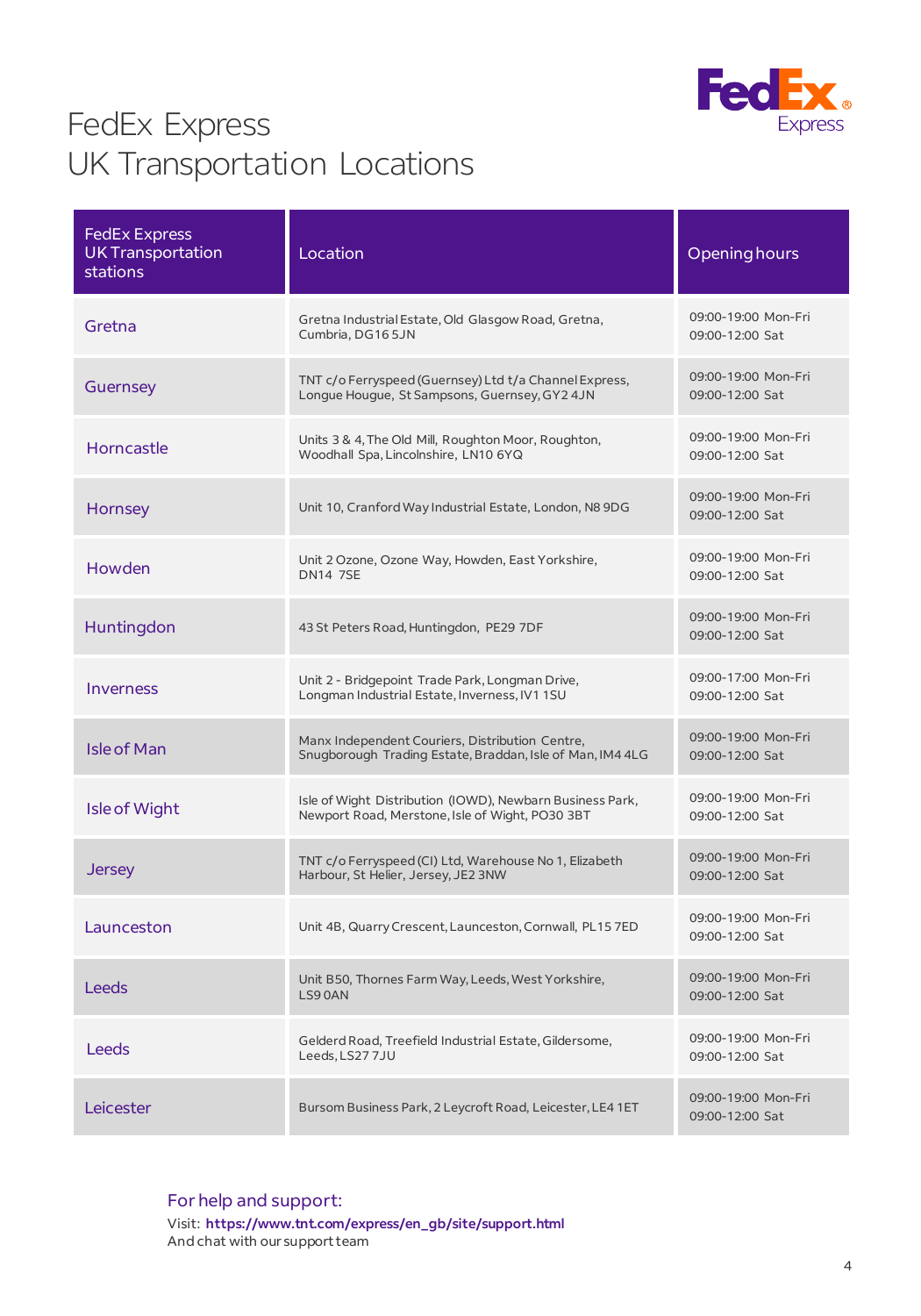

| <b>FedEx Express</b><br><b>UK Transportation</b><br><b>stations</b> | Location                                                                         | Opening hours                          |
|---------------------------------------------------------------------|----------------------------------------------------------------------------------|----------------------------------------|
| Liverpool                                                           | Liverpool John Lennon Airport, 100 Hale Road, Speke,<br>Liverpool, L24 1WG       | 09:00-19:00 Mon-Fri<br>09:00-12:00 Sat |
| Llantrisant                                                         | Coedcae Lane, Talbot Green, Pontyclun, Mid Glamorgan,<br>CF729EW                 | 09:00-19:00 Mon-Fri<br>09:00-12:00 Sat |
| London City/<br><b>Bermondsey</b>                                   | 68 Willow Walk, Bermondsey, London, SE1 5SF                                      | 09:00-19:00 Mon-Fri<br>09:00-12:00 Sat |
| Luton                                                               | 176 Camford Way, Sundon Park, Luton, Bedfordshire,<br>LU3 3AN                    | 09:00-19:00 Mon-Fri<br>09:00-12:00 Sat |
| Maidstone                                                           | Hall Road, Aylesford, Nr Maidstone, Kent ME20 7TR                                | 09:00-19:00 Mon-Fri<br>09:00-12:00 Sat |
| Manchester-Bredbury                                                 | Unit 5, Cromwell Road, Bredbury, Stockport, SK6 2RF                              | 09:00-19:00 Mon-Fri<br>09:00-12:00 Sat |
| Manchester-<br><b>Trafford Park</b>                                 | Central Park Trading Estate, Global House, Trafford Park,<br>Manchester, M17 1TT | 09:00-19:00 Mon-Fri<br>09:00-12:00 Sat |
| Milton                                                              | Block 35, Milton Park, Abingdon, Oxon, OX14 4TH                                  | 09:00-19:00 Mon-Fri<br>09:00-12:00 Sat |
| <b>Milton Keynes</b>                                                | Unit 10, Northfield Drive, Northfield, Milton Keynes,<br><b>MK150DQ</b>          | 09:00-19:00 Mon-Fri<br>09:00-12:00 Sat |
| Nottingham                                                          | Rennie Hogg Road, The Meadows, Riverside Park,<br>Nottingham, NG2 1RX            | 09:00-19:00 Mon-Fri<br>09:00-12:00 Sat |
| Oban                                                                | Menzies Distribution, 7a Glengallan Road, Oban, Argyll,<br><b>PA34 4HG</b>       | 09:00-19:00 Mon-Fri<br>09:00-12:00 Sat |
| Park Royal                                                          | 5 Bashley Road, Park Royal, London, NW10 6SD                                     | 09:00-19:00 Mon-Fri<br>09:00-12:00 Sat |
| Poole                                                               | Express Distribution Centre, Unit 4, 31 Benson Road,<br>Poole, Dorset, BH17 0RY  | 09:00-19:00 Mon-Fri<br>09:00-12:00 Sat |
| Preston                                                             | Aston Way, Moss Side Park, Leyland, Lancashire, PR26 7UX                         | 09:00-19:00 Mon-Fri<br>09:00-12:00 Sat |

For help and support: Visit: https://www.tnt.com/express/en\_gb/site/support.html And chat with our support team